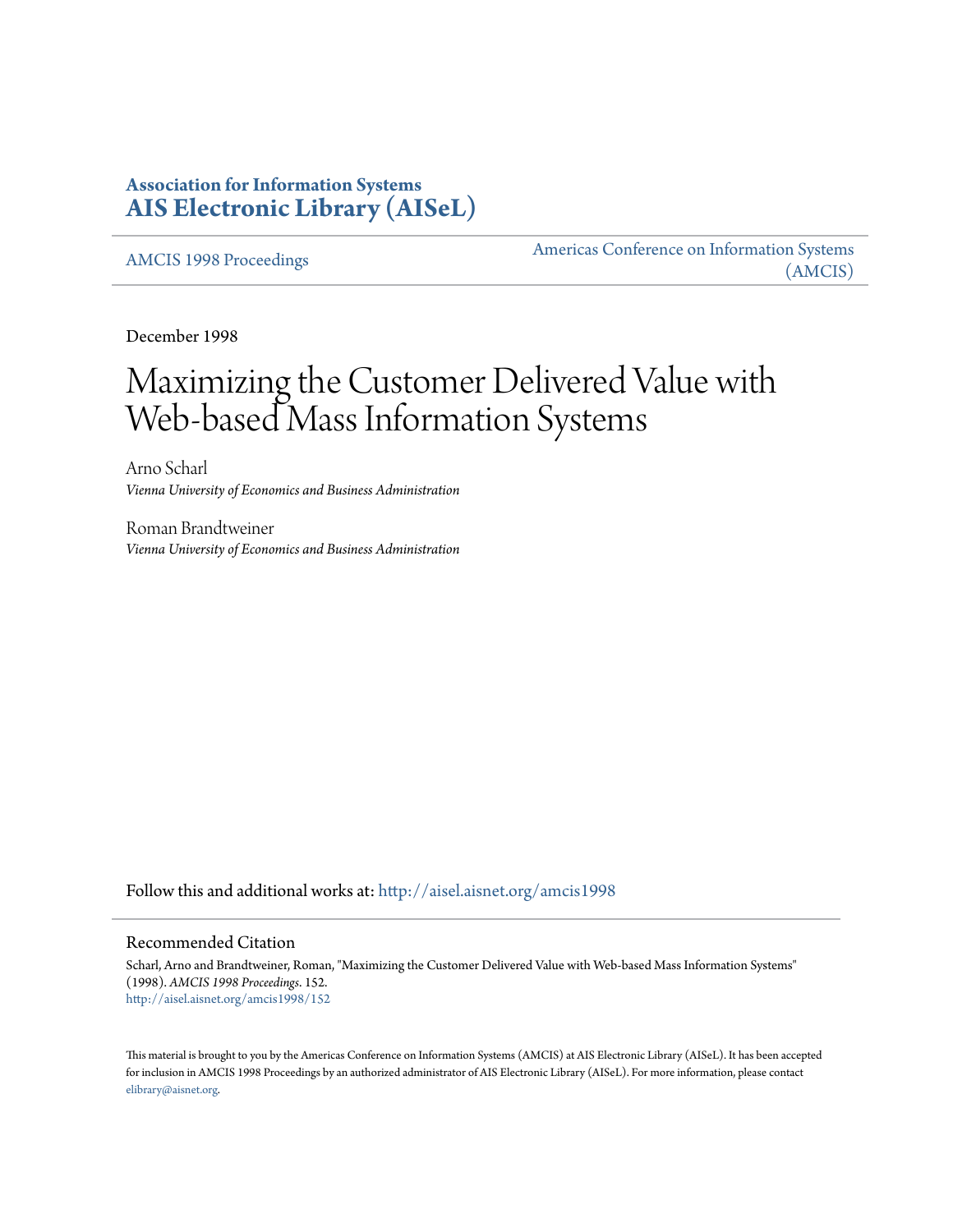## **Maximizing the Customer Delivered Value with Web-based Mass Information Systems**

### **Arno Scharl Roman Brandtweiner**

Department of Management Information Systems Vienna University of Economics and Business Administration

#### **Abstract**

*This paper describes a research framework focusing on conceptual, marketing-oriented aspects of Web-based Mass Information Systems (WMIS) analysis and design with a special emphasis on the integration of adaptive system components for supporting negotiations, market segmentation, targeted direct marketing initiatives, and transaction processing. Methods to gather and analyze customer preferences and expectations as well as to visualize the actual behavior of WMIS users are identified in order to maximize the customer delivered value in global electronic markets.* 

#### **WMIS Definition**

In contrast to systems supporting Electronic Data Interchange (EDI) and wholesale trading, WMIS for on-line markets exclusively target individual customers. Mass information systems in general are global systems of various complexity that support on-line information retrieval and routine tasks by way of self-service for a large number (thousands or millions) of occasional users who are spread over various locations (Hansen 1995). WMIS as a sub-category of mass information systems rely on the hypertext functionality and transfer mechanisms of the World Wide Web. Being characterized by interactivity, dynamic updating, hypertextuality, and global presence they incorporate the concept of electronic catalogs (Palmer 1997) which represent any collection of documents "that contains information about the products and services a commercial entity offers" (Segev et al. 1995).

#### **Introduction**

Although infrastructural aspects will be discussed, the research framework described in this paper primarily aims at validating the usually technically determined state of the art of WMIS by integrating a marketing-oriented view on electronic markets in order to explain the nature and characteristics of business-to-consumer transactions. Focusing on the added value created for individual companies, this process has to include the identification of necessary preconditions for adaptive technologies, an in-depth analysis of the evolution of distributed hypertext environments, as well as the development of a methodology for gathering and using customer information in electronic markets. As a result from reduced barriers to market entry, WMIS transactions are more dynamic and potentially less predictable than their traditional counterparts. This is one of the reasons why socio-cultural characteristics of the Internet and the World Wide Web in particular have to be considered as external parameters by the participating institutions when designing their retail applications. Emerging standardized description models like the

- OPS—Open Profiling Standard (http://www.firefly.net/company/OPS.fly) or the
- P— Platform for Privacy Preferences Initiative (http://w3c.bilkent.edu.tr/P3/)

will provide valuable insights for the personalization of WMIS regarding geographic and demographic segmentation criteria. The role of customers is getting transformed in the virtual marketspace of WMIS. "Individual customers can act, if they choose to, as the analyst, the portfolio manager and the broker" (Dutta et al. 1997). Based on these insights and observable shifts within the corporate value chain (e.g., the convergence of production and communication), methodologies for integrating customerspecific information into retailing applications of WMIS are needed.

#### **The Necessity of Global Marketing Concepts for WMIS**

The strong specialization of academic research and practice in formulating, analyzing and implementing global marketing strategies for WMIS was a direct result from the insight that abstract marketing instruments cannot generally be applied to different sectors and industries without taking into account the specific features of these heterogeneous segments. The necessary consideration of core competencies is reflected in a number of highly specialized approaches for analyzing market-oriented decision behavior (Haller 1997). In the early seventies the first textbooks were published which explicitly dealt with trade marketing and emphasized the institutional function of trade. Prior to this rather focused approach trade was primarily regarded as a mere distribution channel of productive industries. With the gaining popularity of direct marketing the increasing importance of IT support was recognized as well. Direct Marketing represents a targeted, carefully planned communication process with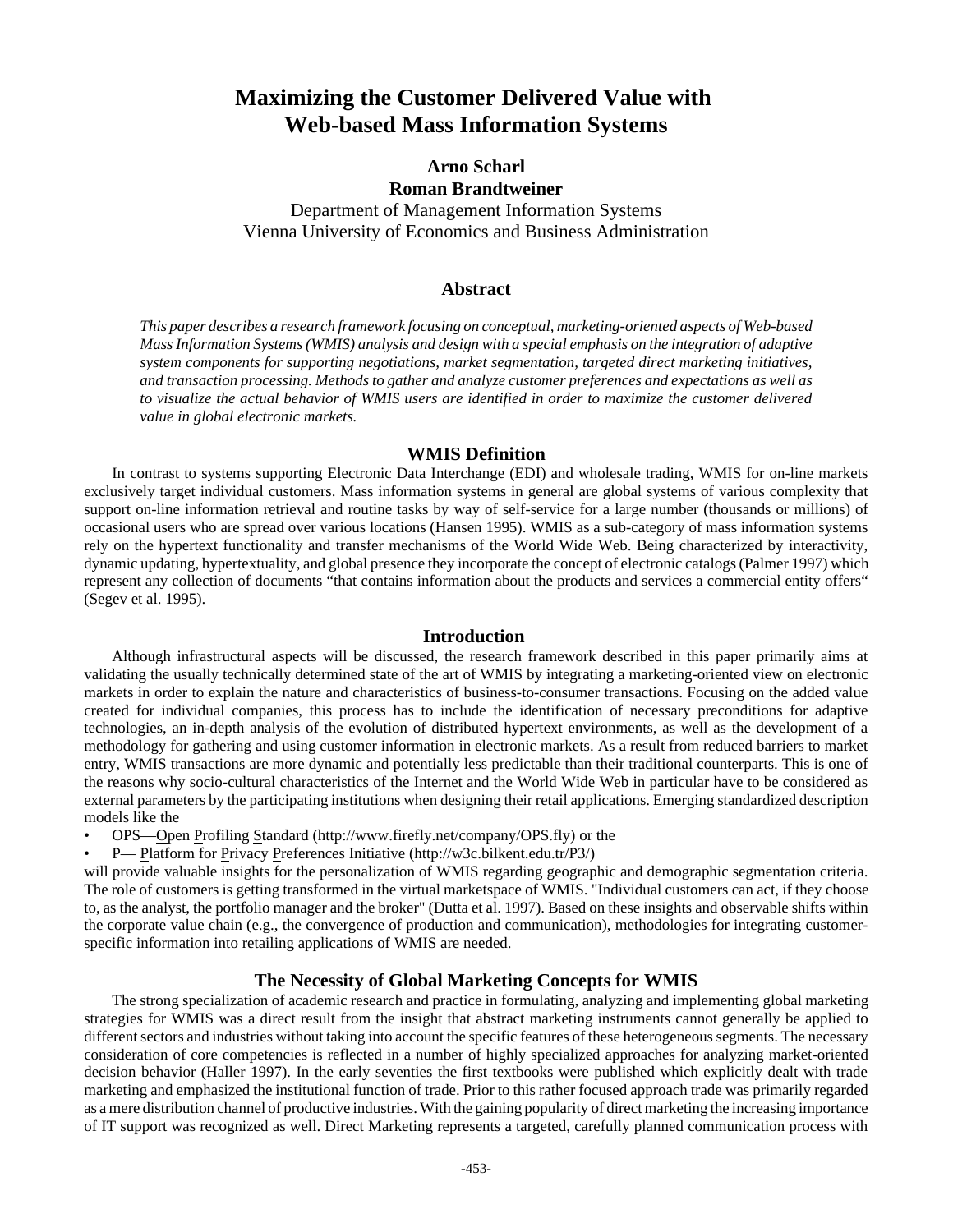known customers (active or potential) which relies on historic and context-specific information usually being stored in corporate database systems, uses different media synchronously and provides instant customer feedback. The increasing convergence of product design, presentation, and communication goes hand in hand with the parallel use of customer-related information for specifying a company's product and communication policy - a fact which implies an integrated architecture for both productive and dispositive data processing. Such an integrated architecture is also reflected in the marketspace model of (Dutta et al. 1997).

Tailored solutions at a cost level comparable to that of mass marketing increase the degree of freedom for price policy, attract new customers, reduce price elasticity of demand, and create barriers to market entry for potential competitors (Reiss and Beck 1995). The convergence of information retrieval and usage as far as adaptive marketing systems are concerned makes the usual distinction between market research and market management obsolete. Nevertheless, isolated and sequential approaches are still quite common in business practice. Seen as a closed loop consisting of conceptual design, pre-test, stimulus, customer response, and performance analysis, adaptive systems contribute to a more realistic, dynamic user model and a more efficient allocation of limited marketing resources.

#### *Customer Delivered Value*

Integrated communication represents a frequently used term, describing efforts to combine different marketing instruments for an effective analysis and manipulation of information retrieval, decision and usage patterns of active and potential customers (Belz 1997). Some authors vehemently criticize these manipulative intentions although most customers—no matter which specific target group they belong to - demand both communication and product design to be tailored specifically to their personal needs and preferences. Customizing WMIS, therefore, aims at identifying potential customers and offering them the required products at the right time and conditions, using appropriate representations and terminology (Link and Hildebrand 1995). In operational terms this target may be expressed by maximizing the customer delivered value, which is calculated as follows (Kotler et al. 1996):

*Total Customer Value* (Product, services, personnel, image values) EQUALS **Customer Delivered Value** (Monetary, time, energy, and psychic costs) EQUALS **Customer Delivered Value** ("Profit" to the consumer)

Analogous to traditional markets, users of WMIS buy the required products and services from the (information) provider that they believe offers the highest customer delivered value. Due to the immaterial, non-tangible, and transitory nature of services and due to the fact that production and consumption take place synchronously, the value of product-oriented market research in the traditional sense is drastically reduced. The focus on products has to be replaced by an in-depth analysis of customers and target groups including personal needs, preferences, and expectations (Huettner 1997).



**Figure 1. Customer Tracking in Traditional Retailing Outlets and WMIS (Becker 1993; Scharl 1998)**

#### *Visualization of Customer Behavior*

The customer-oriented regular gathering of stimulus-response-data and its integration with stored information for creating dynamic user models in conformity with observable real-world patterns help the information provider to map and classify the customer's behavior, to describe its geographic and temporal distribution, and to predict future behavior as accurately as possible (Link and Hildebrand 1995; compare Jaspersen 1997). The granularity and quality of the resulting data base entries determine